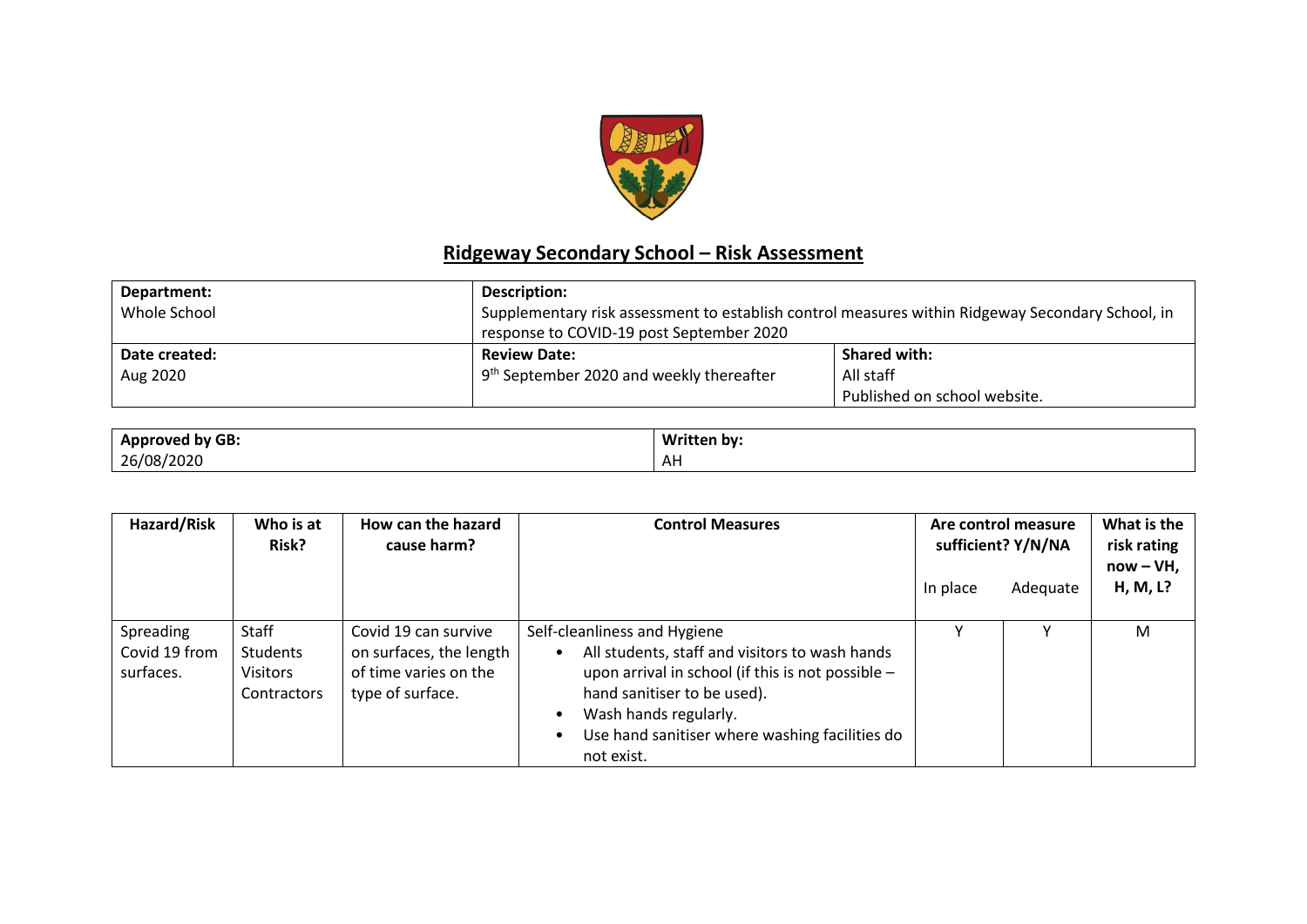| Regular cleaning of surfaces throughout the<br>$\bullet$<br>day with a focus on high usage areas such as<br>desks and doors.<br>Wipes or suitably COSHH assessed cleaning<br>products provided for staff.                                                                                                                                                                                                                                                                                                                                                                                                                           |  |  |
|-------------------------------------------------------------------------------------------------------------------------------------------------------------------------------------------------------------------------------------------------------------------------------------------------------------------------------------------------------------------------------------------------------------------------------------------------------------------------------------------------------------------------------------------------------------------------------------------------------------------------------------|--|--|
| Classroom equipment<br>Classroom based resources, such as books and<br>games, can be shared within the bubble if<br>they are cleaned regularly. High usage items<br>such as pencils and pens should not be<br>shared.<br>Office based staff<br>Work from home if possible to do so.<br>$\bullet$<br>No hotdesking for staff<br>Staff shared equipment, such as, but not<br>limited, to photocopiers, kettles and fridges<br>should be cleaned before and after use<br>following the cleaning guidelines.<br>• Where photocopying is essential staff<br>should wash their hands prior to use. copier<br>should be regularly cleaned. |  |  |
| <b>Contractors and Visitors</b><br>Contractors and visitors must follow self<br>$\bullet$<br>cleanliness and hygiene control measures<br>Contractors to ensure surfaces are cleaned,<br>reporting any areas requiring further cleaning<br>to the caretaker or Business Manager<br>Ventilation and Circulation<br>Where safe, doors to remain open to allow<br>access through without contact. Internal fire                                                                                                                                                                                                                         |  |  |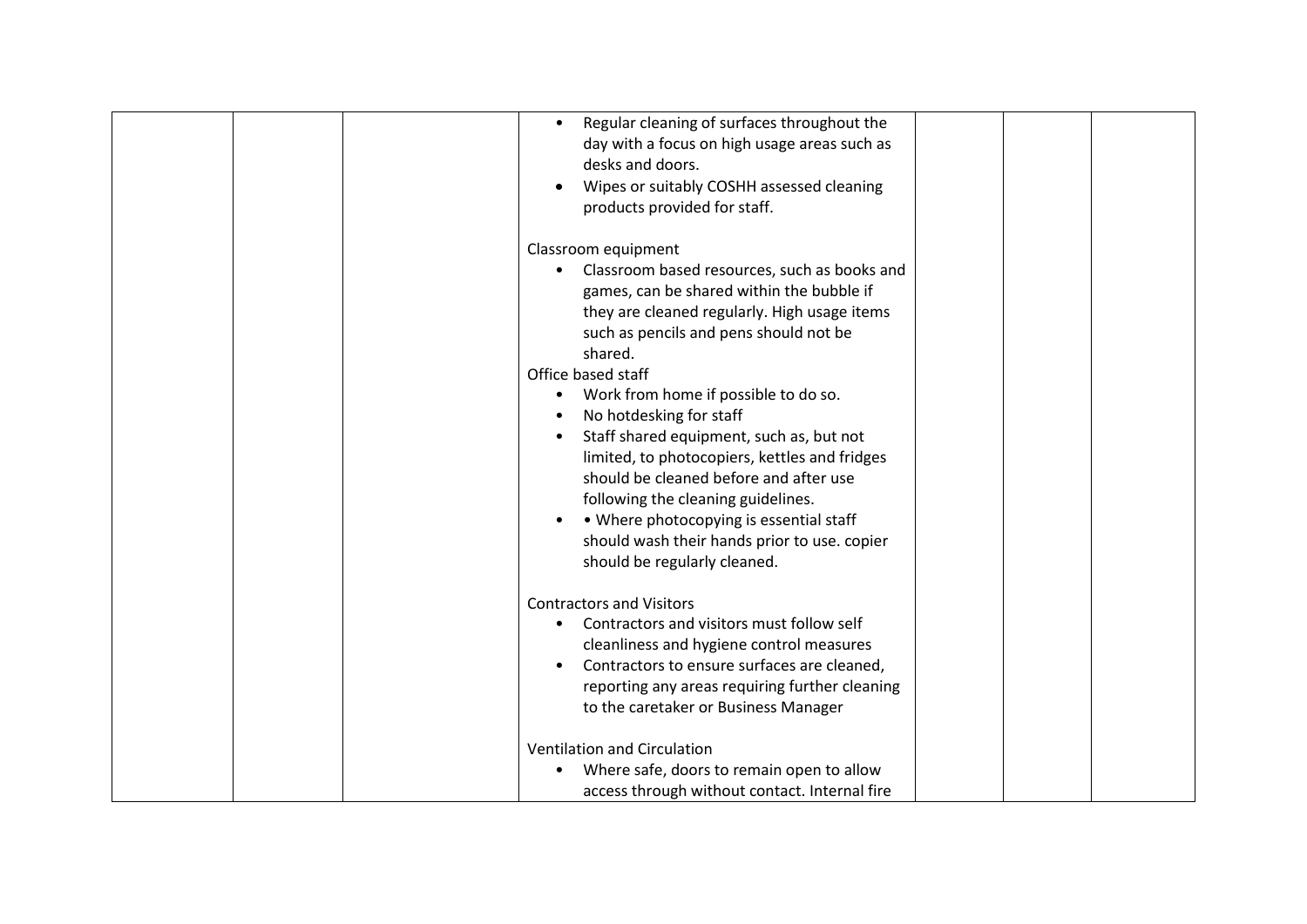|                                                                               |                                                                   |                                                                                                  | doors, however, must not be propped open<br>unless held open with a fire system integrated<br>mag lock.<br>One-way systems to be established where<br>possible.                                                                                                                                                                                                                                                                                                                                                                                                                                                                                                                                                                                                                                                                                                |   |   |   |
|-------------------------------------------------------------------------------|-------------------------------------------------------------------|--------------------------------------------------------------------------------------------------|----------------------------------------------------------------------------------------------------------------------------------------------------------------------------------------------------------------------------------------------------------------------------------------------------------------------------------------------------------------------------------------------------------------------------------------------------------------------------------------------------------------------------------------------------------------------------------------------------------------------------------------------------------------------------------------------------------------------------------------------------------------------------------------------------------------------------------------------------------------|---|---|---|
| Spreading<br>Covid 19 from<br>person to<br>person -<br>contact or<br>droplets | <b>Staff</b><br><b>Students</b><br><b>Visitors</b><br>Contractors | Covid 19 can be<br>transmitted through<br>person to person<br>contact from an<br>infected person | Cleanliness and Hygiene<br>Minimise contact with individuals who are<br>unwell by ensuring that those who have<br>coronavirus (COVID-19) symptoms, or who<br>have someone in their household who does,<br>do not attend school<br>Wash hands regularly and more often than<br>usual and / or use hand sanitiser where<br>washing facilities do not exist.<br>Ensure good respiratory hygiene by promoting<br>the 'catch it, bin it, kill it' approach<br>Maintain enhanced and effective cleaning<br>utilising trust cleaning products in spray or<br>wipe form<br>Staff should maintain distance from students<br>and other staff as much as possible Where<br>staff need to move between classes and year<br>groups, they should try and keep their<br>distance from students and other staff as<br>much as they can, ideally 2 metres from other<br>adults. | Y | Y | M |
|                                                                               |                                                                   |                                                                                                  | Students arriving and departing school<br>Parents to receive guidance on social<br>distancing from the school specific for their<br>environment.<br>No parents or non-essential visitors beyond<br>school reception area and all drop off points.                                                                                                                                                                                                                                                                                                                                                                                                                                                                                                                                                                                                              |   |   |   |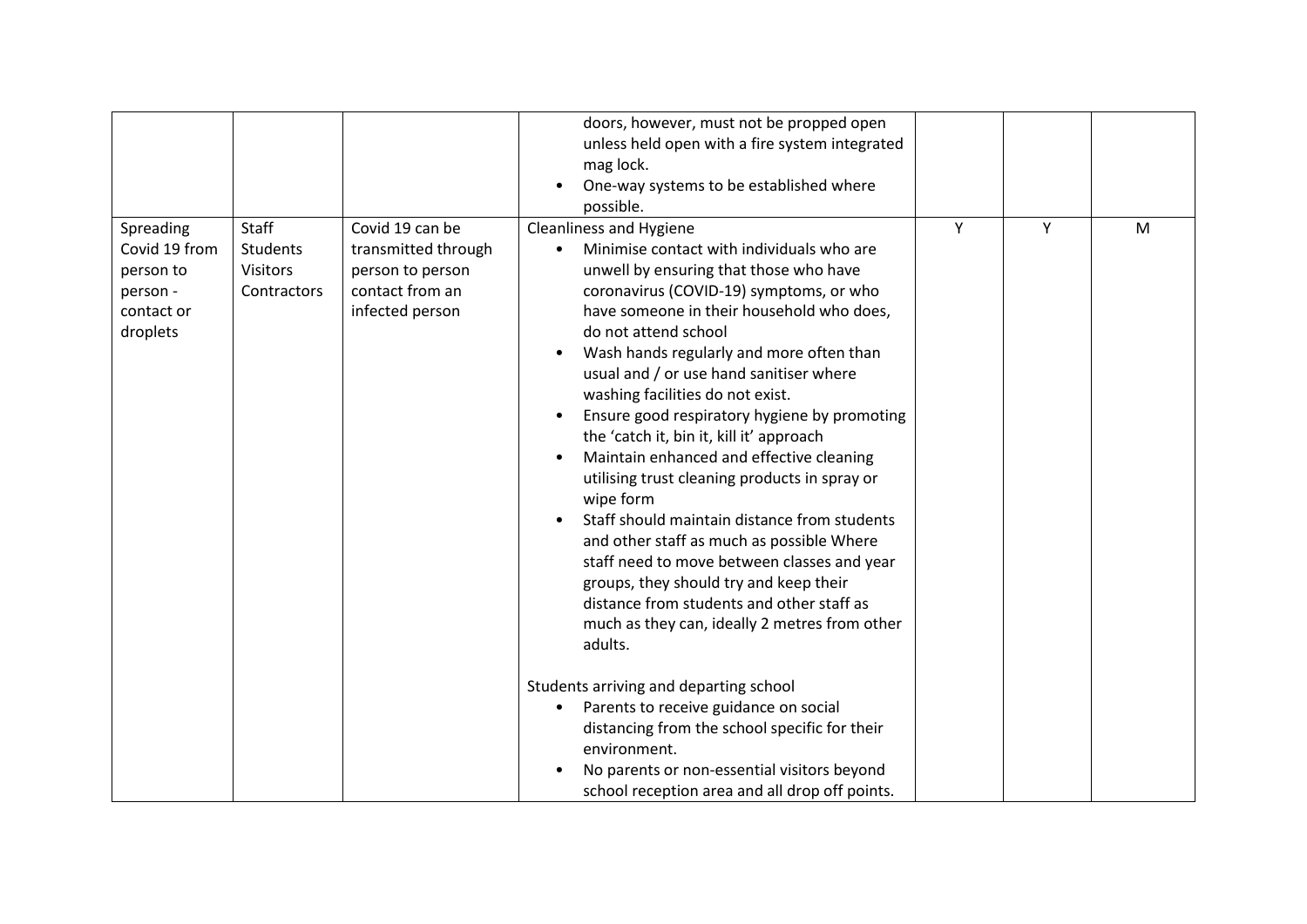|  |           | Students walking to school should be             |  |  |
|--|-----------|--------------------------------------------------|--|--|
|  |           | encouraged to not walk in groups.                |  |  |
|  | $\bullet$ | Dedicated school transport to follow transport   |  |  |
|  |           | RA and increased control measures.               |  |  |
|  | $\bullet$ | On public transport, students must adhere to     |  |  |
|  |           | current transport rules such as face covering if |  |  |
|  |           | applicable.                                      |  |  |
|  |           | Hand sanitiser / washing of hands must take      |  |  |
|  |           | place upon entering school                       |  |  |
|  | $\bullet$ | Parents collecting student should maintain       |  |  |
|  |           | social distancing.                               |  |  |
|  |           | If bringing siblings who are not in school those |  |  |
|  |           | student must not be allowed to run around.       |  |  |
|  |           | Upon collection student and parent/ guardian     |  |  |
|  |           | should leave the property as quickly as          |  |  |
|  |           | possible.                                        |  |  |
|  |           |                                                  |  |  |
|  |           | During the school day.                           |  |  |
|  |           | Restrict exposure by clustering student into     |  |  |
|  |           | bubbles.                                         |  |  |
|  |           | Maintain these bubbles throughout the day        |  |  |
|  |           | and restrict interaction between different       |  |  |
|  |           | bubbles.                                         |  |  |
|  | $\bullet$ | Refresh and restructure the timetable, where     |  |  |
|  |           | appropriate, to keep the group protected.        |  |  |
|  |           | Break and lunch will be taken within the         |  |  |
|  |           | bubble and staggered to maintain distance        |  |  |
|  |           | between groups                                   |  |  |
|  |           | For all classes desks will be forward facing,    |  |  |
|  |           | ensuring students are side on, not facing each   |  |  |
|  |           | other. All classes MUST have a recorded          |  |  |
|  |           | seating plan.                                    |  |  |
|  |           |                                                  |  |  |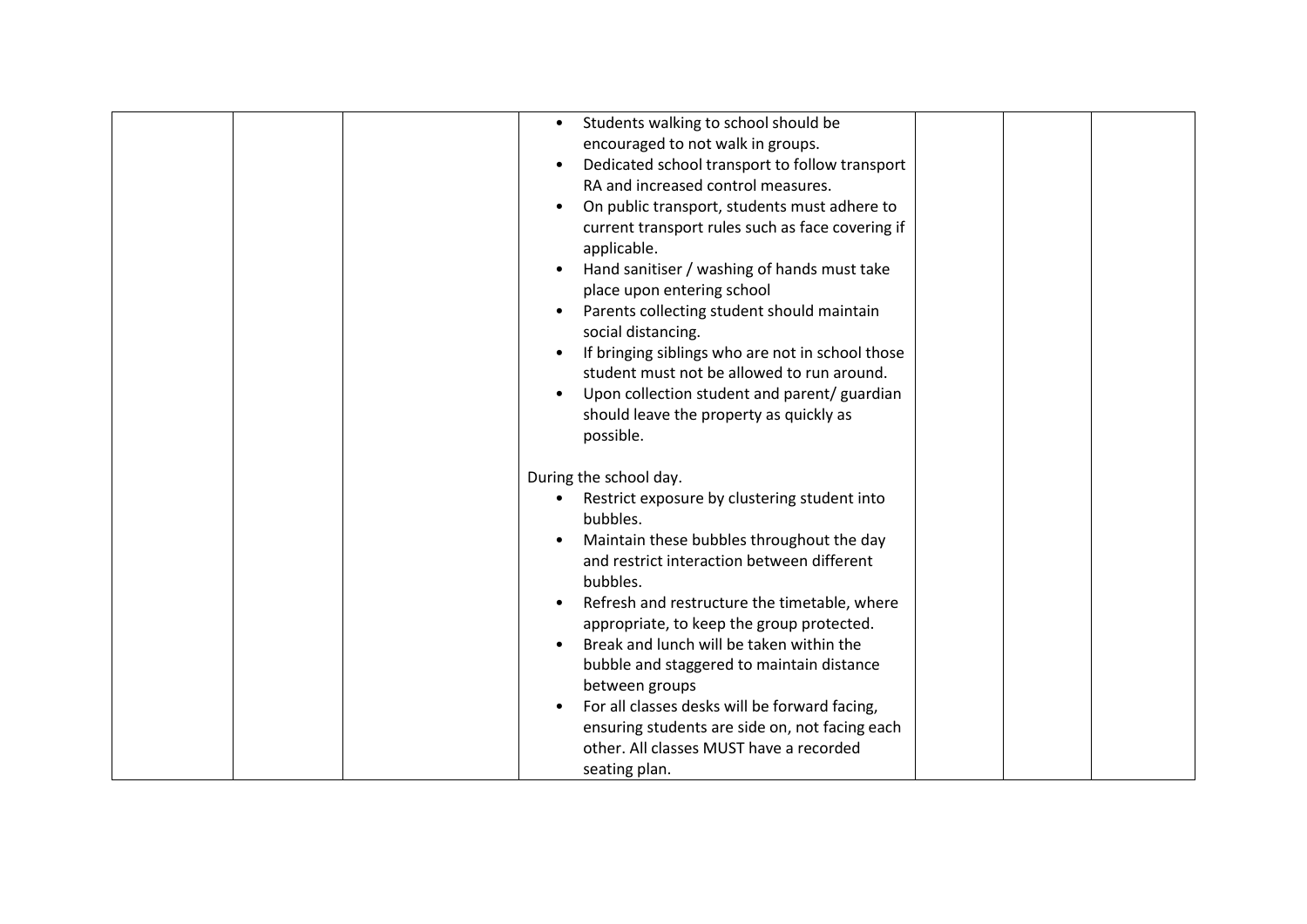| Staff will utilise natural ventilation via external<br>doors and windows where possible and safe<br>to do so.<br>Air Conditioning units must not be used.<br>It is expected that most feedback will be live<br>and verbal. If a teacher wishes to collect in<br>student's work to take home, it should be left<br>unused for 48 hours before they handle it. It<br>does not need to be left for 48 hours before<br>returning to the student.<br>Clearly identified toilets / handwashing<br>facilities for each Key Stage with numbers<br>closely controlled.<br>Assemblies where possible will be virtual, in<br>their existing group room<br>Computers / laptops or specialist equipment<br>should be wiped down before and after use.<br>Peripatetic lessons must follow setting specific<br>guidance.<br>Encourage games that show social distancing<br>whilst outside. No contact sport is allowed.<br>Teachers should be allowed to work from<br>home where it is reasonable to do so, e.g. for<br>their PPA time.<br>Staff should not bring in food to share (such as<br>cakes in the staffroom) until further notice.<br>RSS dedicated school transport:<br>The advice for passengers on public transport |
|-------------------------------------------------------------------------------------------------------------------------------------------------------------------------------------------------------------------------------------------------------------------------------------------------------------------------------------------------------------------------------------------------------------------------------------------------------------------------------------------------------------------------------------------------------------------------------------------------------------------------------------------------------------------------------------------------------------------------------------------------------------------------------------------------------------------------------------------------------------------------------------------------------------------------------------------------------------------------------------------------------------------------------------------------------------------------------------------------------------------------------------------------------------------------------------------------------------------|
|-------------------------------------------------------------------------------------------------------------------------------------------------------------------------------------------------------------------------------------------------------------------------------------------------------------------------------------------------------------------------------------------------------------------------------------------------------------------------------------------------------------------------------------------------------------------------------------------------------------------------------------------------------------------------------------------------------------------------------------------------------------------------------------------------------------------------------------------------------------------------------------------------------------------------------------------------------------------------------------------------------------------------------------------------------------------------------------------------------------------------------------------------------------------------------------------------------------------|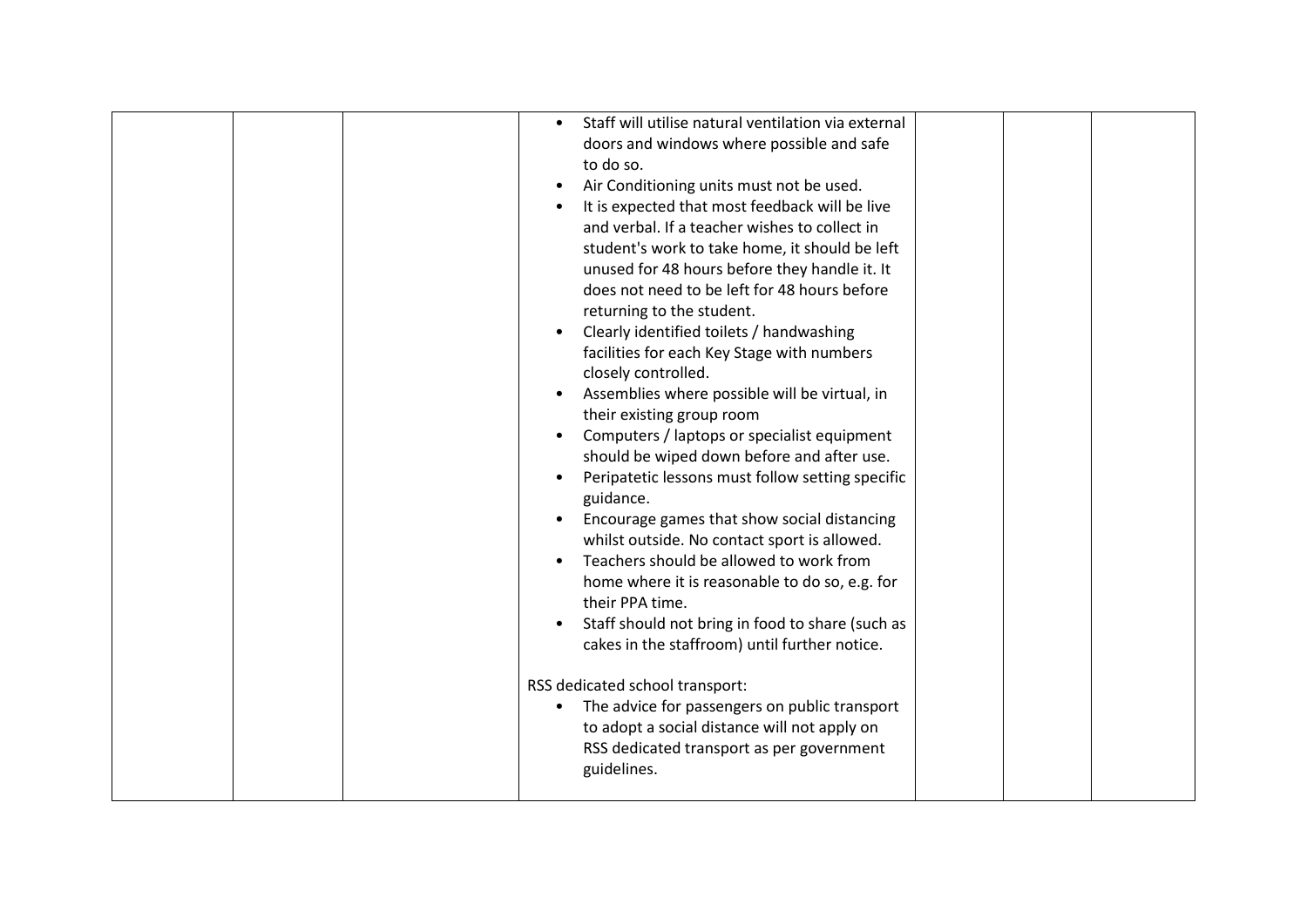|                                                                             |                                                     |                                                                                                  | Office and school staff<br>Where appointments must take place, they<br>must be pre-booked to allow for a planned,<br>safe meeting to take place.<br>Contractors to be by appointment and to<br>follow school guidelines on cleanliness and<br>social distancing.<br>All written communication to be electronic or<br>on posters.<br>Staffroom will either be closed or restructured<br>to enable staff to keep 2m apart to stop<br>spread.<br>Staff offices will comply with social distancing<br>requirements and ventilation.<br>Staff will not sit directly opposite each other.<br>Staff to use and bring their own travel cup for<br>drinks<br>Physical staff meetings should be avoided and<br>utilise digital solutions first to avoid<br>transmission between groups. Where an<br>essential meeting must take place,<br>appropriate social distancing will be enforced. |   |   |   |
|-----------------------------------------------------------------------------|-----------------------------------------------------|--------------------------------------------------------------------------------------------------|---------------------------------------------------------------------------------------------------------------------------------------------------------------------------------------------------------------------------------------------------------------------------------------------------------------------------------------------------------------------------------------------------------------------------------------------------------------------------------------------------------------------------------------------------------------------------------------------------------------------------------------------------------------------------------------------------------------------------------------------------------------------------------------------------------------------------------------------------------------------------------|---|---|---|
| Spreading<br>Covid 19 from<br>person to<br>person<br>contact or<br>droplets | <b>Staff</b><br>Students<br>Visitors<br>Contractors | Covid 19 can be<br>transmitted through<br>person to person<br>contact from an<br>infected person | Fire & First aid<br>In the event of a fire, usual fire evacuation<br>procedures will apply. Assembly points will,<br>where possible, appropriate social distancing<br>- for more information on this please refer to<br>the fire line us plan.<br>For any situation arising requiring CPR, phone<br>an ambulance and use compression only CPR<br>until the ambulance arrives.                                                                                                                                                                                                                                                                                                                                                                                                                                                                                                   | Y | Y | M |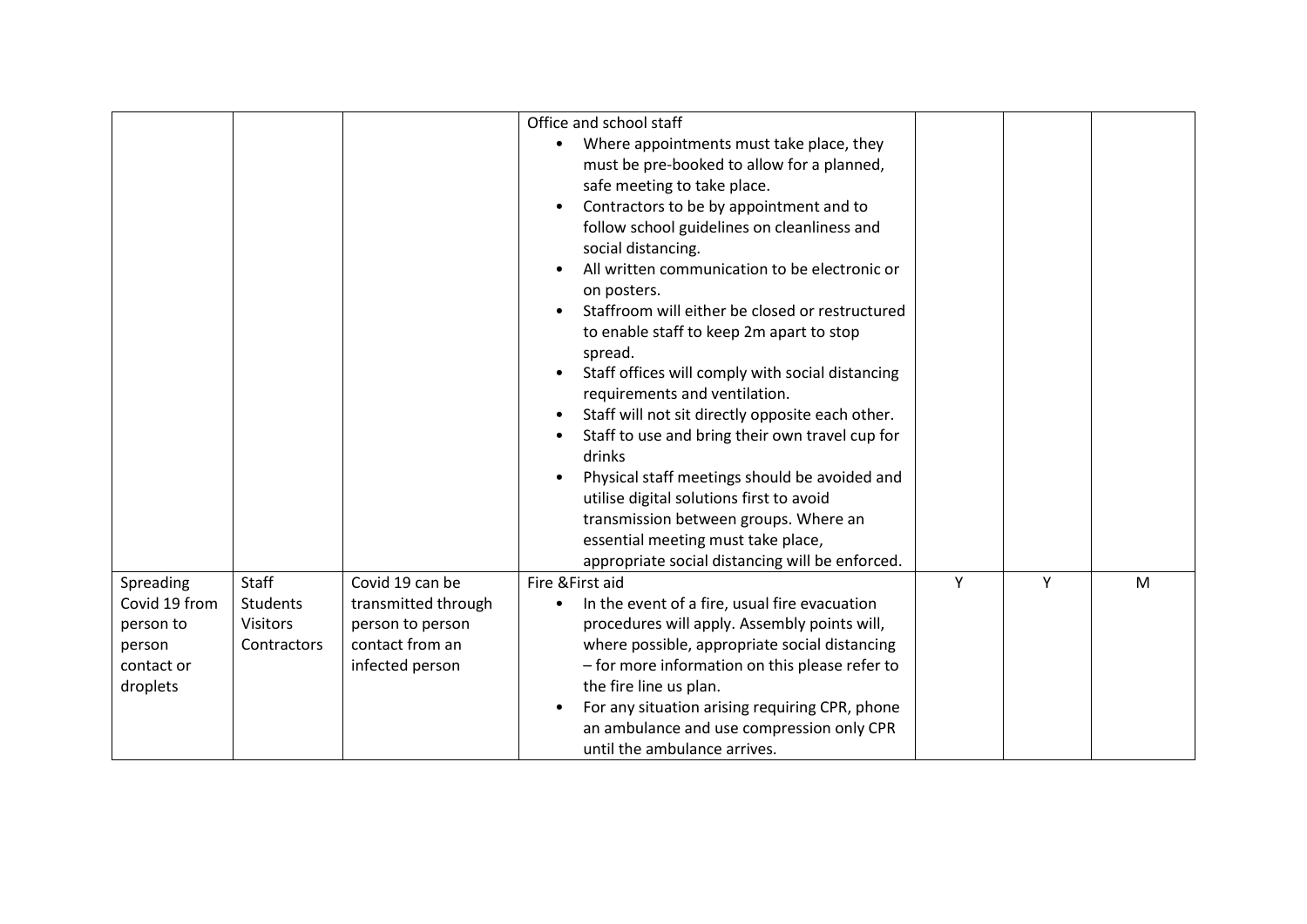|                                                          |                                         |                                                 | If a decision is made to perform mouth-to-<br>$\bullet$<br>mouth ventilation, use a resuscitation face<br>shield.<br><b>Face Coverings</b><br>All RSS employed staff will be issued with a<br>face shield to be used when in close contact<br>or high student number areas. These will not<br>need to be used when outside.                                                                                                                                                                                                                                                                                                                                                                                                                                                                                                                                                                          |   |   |   |
|----------------------------------------------------------|-----------------------------------------|-------------------------------------------------|------------------------------------------------------------------------------------------------------------------------------------------------------------------------------------------------------------------------------------------------------------------------------------------------------------------------------------------------------------------------------------------------------------------------------------------------------------------------------------------------------------------------------------------------------------------------------------------------------------------------------------------------------------------------------------------------------------------------------------------------------------------------------------------------------------------------------------------------------------------------------------------------------|---|---|---|
| Suspected<br>student or<br>staff member<br>with Covid-19 | Staff<br><b>Students</b><br>Contractors | Confirmed case<br>increases risk of<br>transfer | If already at school<br>Students or staff member isolated in medical<br>room.<br>Sign on door to ensure staff are aware.<br>$\bullet$<br>Staff to use provided PPE within the medical<br>$\bullet$<br>room setting and where contact at less than 2<br>metres is needed.<br>Student / staff member sent home for 7 days<br>(or until negative test result)<br>Classroom and area student / staff member<br>have been in contact with to receive extra<br>clean.<br>Medical area cleaned straight after student /<br>staff sent home, sign on door to remain until<br>area clean.<br>All staff can access testing through the SBM.<br>$\bullet$<br>Any PPE used must be bagged and date<br>marked for disposal - if negative disposal<br>through normal waste.<br>If not at school<br>Staff to book test through SBM or if at a<br>weekend / evening direct with NHS and to<br>make SBM and HT aware. | Y | Y | M |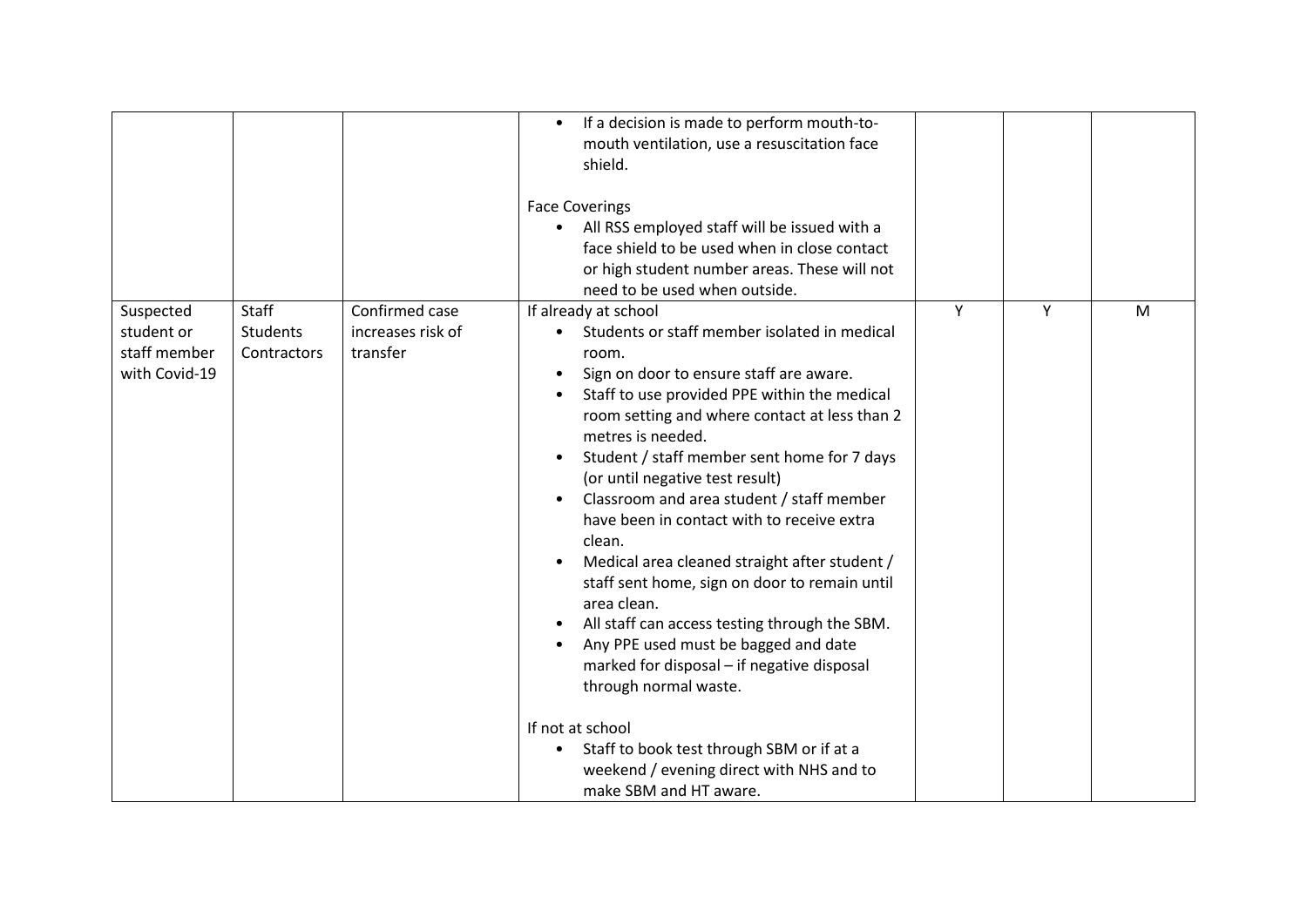| Students and parents to book direct though<br>$\bullet$<br><b>NHS</b>                                                                                                                                                                                                                                                                                                                                                                          |  |
|------------------------------------------------------------------------------------------------------------------------------------------------------------------------------------------------------------------------------------------------------------------------------------------------------------------------------------------------------------------------------------------------------------------------------------------------|--|
| When the school becomes aware that someone who<br>has attended school has tested positive for<br>coronavirus (COVID-19), the school will contact the<br>local health protection team. This will be led by the<br>SBM.                                                                                                                                                                                                                          |  |
| RSS will follow the guidance provided by the health<br>protection team.<br>Based on the advice from the health protection team,<br>the school must send home those people who have<br>been in close contact with the person who has tested<br>positive, advising them to self-isolate for 14 days since<br>they were last in close contact with that person when<br>they were infectious. Close contact means:                                 |  |
| Direct close contacts - face to face contact<br>with an infected individual for any length of<br>time, within 1 metre, including being coughed<br>on, a face to face conversation, or<br>unprotected physical contact (skin-to-skin)<br>Proximity contacts - extended close contact<br>(within 1 to 2 metres for more than 15<br>minutes) with an infected individual<br>Travelling in a small vehicle, like a car, with an<br>infected person |  |
| The health protection team will provide definitive<br>advice on who must be sent home. To support them<br>in doing so, school will keep a record of students in                                                                                                                                                                                                                                                                                |  |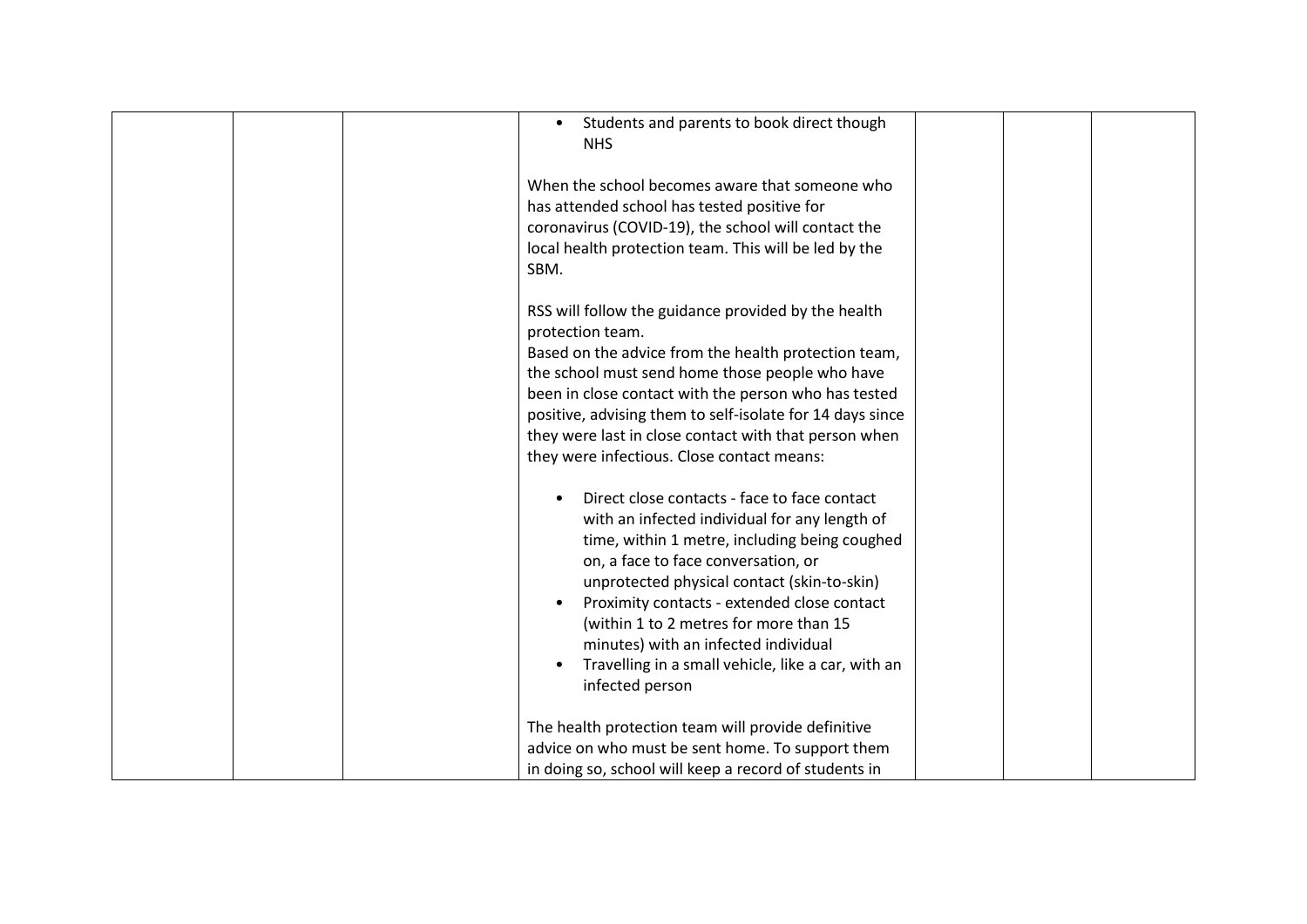|                                                                                                                                            |                                                                                      |                                                  | each group, and any close contact that takes places                                                                                                                                                                                                                                                                                                                                                                                                                                                                                                                                                                                                                                                                                                                                                                                                                                                                    |   |   |   |
|--------------------------------------------------------------------------------------------------------------------------------------------|--------------------------------------------------------------------------------------|--------------------------------------------------|------------------------------------------------------------------------------------------------------------------------------------------------------------------------------------------------------------------------------------------------------------------------------------------------------------------------------------------------------------------------------------------------------------------------------------------------------------------------------------------------------------------------------------------------------------------------------------------------------------------------------------------------------------------------------------------------------------------------------------------------------------------------------------------------------------------------------------------------------------------------------------------------------------------------|---|---|---|
|                                                                                                                                            |                                                                                      |                                                  | between student and staff in different groups.                                                                                                                                                                                                                                                                                                                                                                                                                                                                                                                                                                                                                                                                                                                                                                                                                                                                         |   |   |   |
|                                                                                                                                            |                                                                                      |                                                  | Extra clean of classroom and area, increase<br>PPE for cleaning staff<br>Disposal of PPE through approved hazardous<br>waste collection<br>If someone tests positive, they should follow<br>the 'stay at home: guidance for households<br>with possible or confirmed coronavirus<br>(COVID-19) infection' and must continue to<br>self-isolate for at least 7 days from the onset<br>of their symptoms and then return to school<br>only if they do not have symptoms other than<br>cough or loss of sense of smell/taste. This is<br>because a cough or anosmia can last for<br>several weeks once the infection has gone.<br>The 7-day period starts from the day when<br>they first became ill. If they still have a high<br>temperature, they should keep self-isolating<br>until their temperature returns to normal.<br>Other members of their household should<br>continue self-isolating for the full 14 days. |   |   |   |
| Previously<br>identified<br>shielded<br>students /<br>staff or<br>including<br>people of<br><b>BAME</b> origin<br>have an<br>elevated risk | Staff or<br>students<br>with<br>underlying<br>conditions<br>being at<br>greater risk | Increased risk of<br>hospitalisation or<br>death | Staff and students who were shielded staff during the<br>lockdown period or are critically vulnerable or of a<br>BAME background will have an individual risk<br>assessment this will include a meeting with the HT and<br>SBM in the first instance.                                                                                                                                                                                                                                                                                                                                                                                                                                                                                                                                                                                                                                                                  | Υ | Y | M |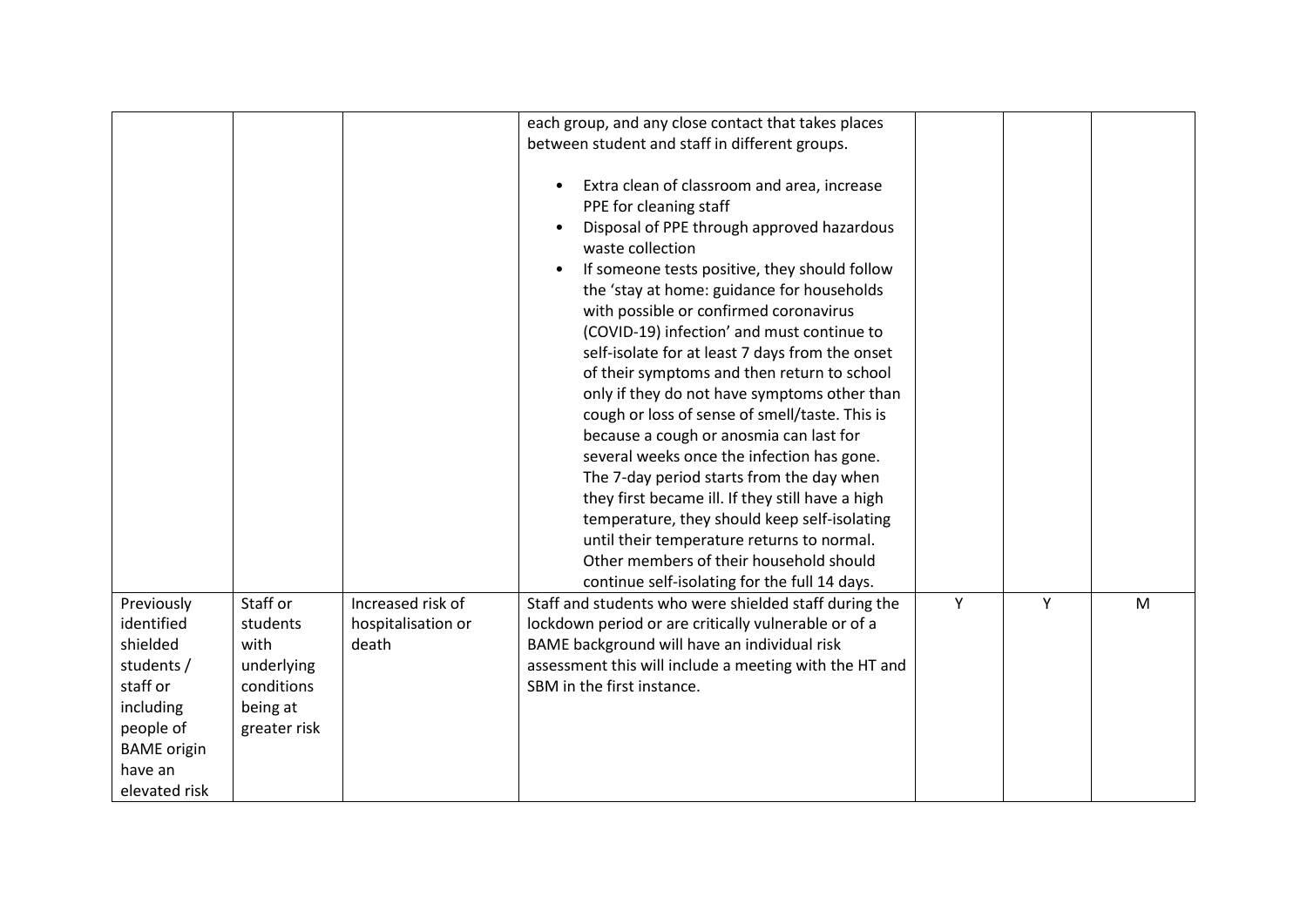| of contracting<br>Covid-19 |       |                              |                                                                                                                                                                                                                                                                                                                                          |  |   |
|----------------------------|-------|------------------------------|------------------------------------------------------------------------------------------------------------------------------------------------------------------------------------------------------------------------------------------------------------------------------------------------------------------------------------------|--|---|
| Mental health              | Staff | Increased risk of<br>absence | Teachers have time to plan as well as respond<br>to home learning.<br>Regular communication to all staff.<br>Sharing of support lines.<br>Reassure staff who are on vulnerable list.<br>Individual risk assessments by SBM/HT for<br>those who need it.<br>SBM to ensure annual leave is taken.<br>Promoting walking or cycling to work. |  | M |

| <b>Additional Control Measures</b><br>(to take account of local/individual circumstances<br>including changes such as working practices,<br>equipment, staffing levels). | Action by Whom<br>(list the name of the<br>person/people who have<br>been designated to<br>conduct actions) | Action by When<br>(set timescales for the<br>completion of the actions<br>- remember to prioritise<br>them) | <b>Action Completed</b><br>(record the actual date of<br>completion for each<br>action listed) | Residual<br><b>Risk Rating</b> |
|--------------------------------------------------------------------------------------------------------------------------------------------------------------------------|-------------------------------------------------------------------------------------------------------------|-------------------------------------------------------------------------------------------------------------|------------------------------------------------------------------------------------------------|--------------------------------|
| DATE OF REVIEW:                                                                                                                                                          | <b>COMMENTS:</b>                                                                                            |                                                                                                             |                                                                                                |                                |
| DATE OF REVIEW:                                                                                                                                                          | <b>COMMENTS:</b>                                                                                            |                                                                                                             |                                                                                                |                                |
| DATE OF REVIEW:                                                                                                                                                          | <b>COMMENTS:</b>                                                                                            |                                                                                                             |                                                                                                |                                |
| DATE OF REVIEW:                                                                                                                                                          | <b>COMMENTS:</b>                                                                                            |                                                                                                             |                                                                                                |                                |